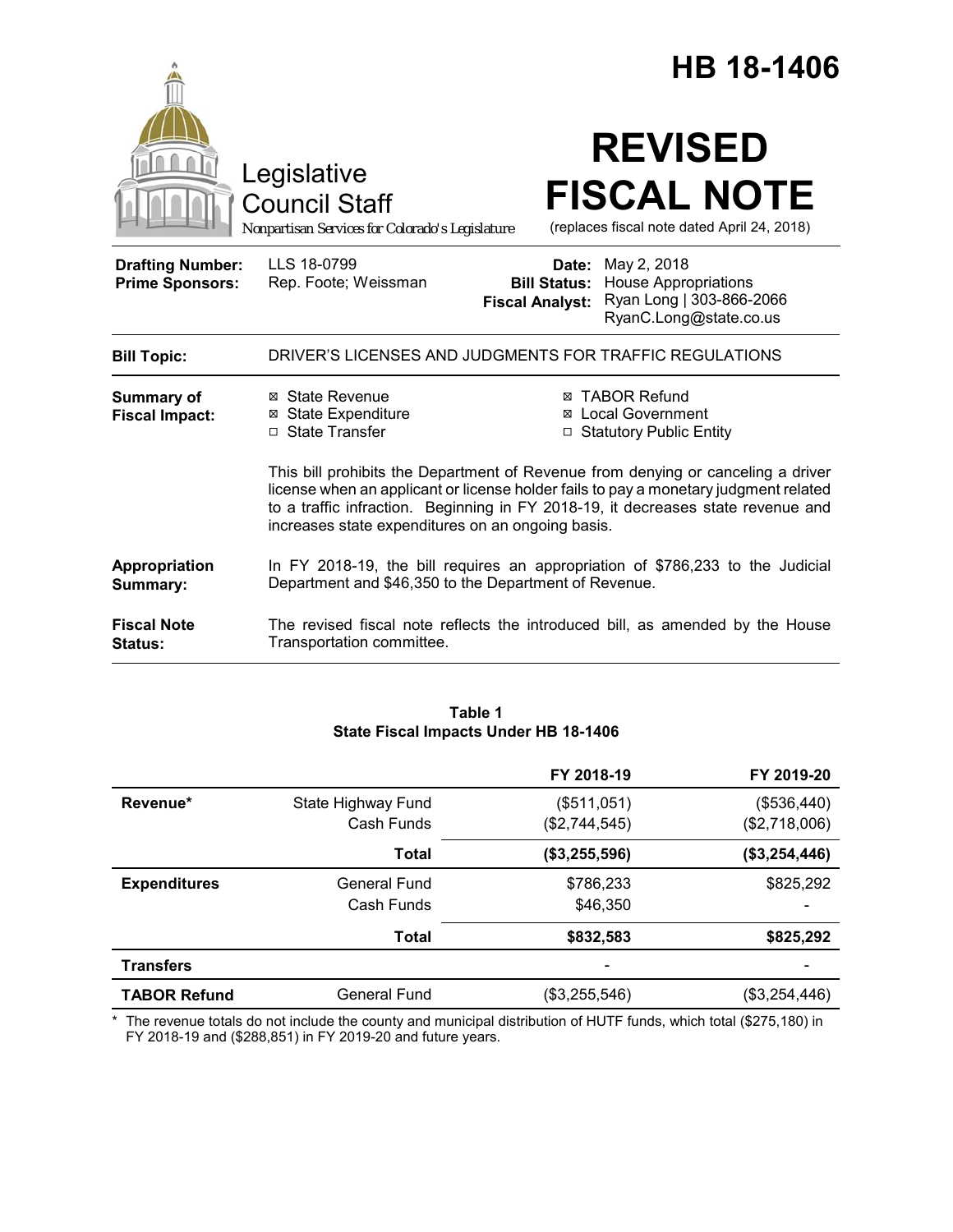## **Summary of Legislation**

Under current law, an individual cited for certain traffic infractions must either pay the penalty assessment or appear in court for a hearing. If the individual fails to do either, the court may issue a judgment or warrant against them. Individuals with an outstanding judgment or warrant may not receive a new or renewed driver license, and the Department of Revenue (DOR) may cancel the driver license.

This bill prohibits the DOR from denying or canceling a driver license when an applicant or license holder has an outstanding judgment or warrant issued for failure to pay a penalty or appear at a post-sentencing court appearance, or failure to pay a public transportation fare. Additionally, it creates a \$30 administrative fee that is assessed when a judgment is entered against someone for failing to pay a traffic infraction penalty. If this fee is not paid within 45 days, violators must also pay a \$95 outstanding judgement fee. The bill requires the court to send a written notice of a judgment to a violator, outlining all penalties and fees owed.

### **State Revenue**

This bill will result in a net cash fund revenue decrease of \$3.5 million beginning in FY 2018-19. These impacts are summarized in Table 2 and detailed by line item below. All totals for FY 2018-19 are prorated to account for the effective date of the bill.

|                                        |                 | FY 2018-19    | FY 2019-20    |
|----------------------------------------|-----------------|---------------|---------------|
| <b>Fees Assessed Under Current Law</b> |                 |               |               |
| <b>Administrative Processing Fee</b>   |                 | (\$1,630,165) | (\$1,778,362) |
| <b>Reinstatement Fee</b>               |                 | (\$2,151,289) | (\$2,346,861) |
|                                        | <b>Subtotal</b> | (\$3,781,454) | (\$4,125,223) |
| <b>New Fees</b>                        |                 |               |               |
| New Administrative Processing Fee      |                 | \$57,701      | \$127,779     |
| <b>Outstanding Judgment Fee</b>        |                 | \$192,977     | \$454,147     |
|                                        | <b>Subtotal</b> | \$250,678     | \$581,926     |
|                                        | Total           | (\$3,530,776) | (\$3,543,297) |

## **Table 2 Revenue Summary Under HB 18-1406**

**Administrative processing fee.** Under current law, there is a \$30 administrative processing fee assessed on all cases with a traffic conviction. Of this fee, \$15 is retained by the Judicial Department and used to support the operating budget of the trial courts, and \$15 is transferred to the Highway Users Tax Fund. In 2017, the Judicial Department brought in \$2,371,150 from this administrative fee on all traffic convictions. It is assumed that 75 percent of this revenue came from outstanding judgments. As this bill specifies that a driver cannot be denied a license for an outstanding judgment related to a traffic violation, state revenue will decrease by 75 percent, or \$1,778,363 annually. Of this, \$889,181 will be retained by the Judicial Department, and \$889,182 will be transferred to the Highway Users Tax Fund.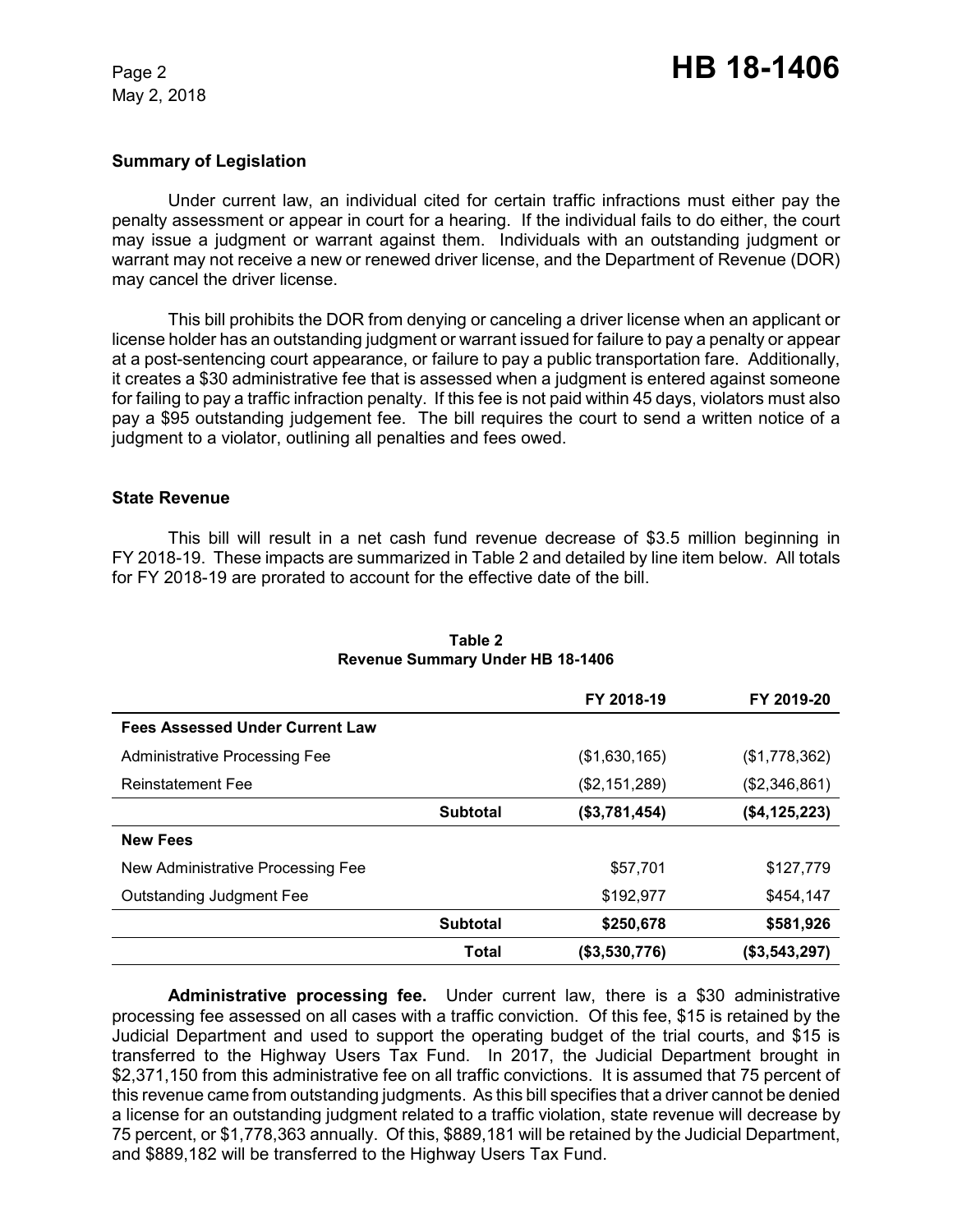| <b>Case Class</b>   |                  | FY 2018-19    | FY 2019-20    |
|---------------------|------------------|---------------|---------------|
| Felony/Criminal     |                  | (\$20,014)    | (\$21,833)    |
| Juvenile Delinguent |                  | (\$316)       | (\$345)       |
| Misdemeanor         |                  | (\$94,234)    | (\$102,801)   |
| Infraction          |                  | (\$524,469)   | (\$572,148)   |
| Traffic             |                  | (\$991,132)   | (\$1,081,235) |
|                     | <b>Total FTE</b> | (\$1,630,165) | (\$1,778,362) |

**Table 3 Change to Administrative Processing Fee Revenue Under HB 18-1406**

*Colorado Department of Transportation*. Of the administrative processing fees collected, \$15 is diverted to the Highway Users Tax Fund. The Colorado Department of Transportation receives 65 percent of this revenue, which is deposited in the State Highway Fund. This bill creates a net decrease to the State Highway Fund of \$511,051 in FY 2018-19 and \$536,440 in FY 2019-20.

**License reinstatement fee.** Under current law, drivers must pay a \$95 reinstatement fee to reinstate a driver license that was cancelled or denied due to an outstanding judgment. Of this fee, \$73 is deposited in the Driver License Administrative Revocation Account and \$22 is deposited in the First Time Drunk Driving Offender Account. In 2017, 37,430 driver license suspension actions were taken against drivers for having an outstanding judgment. Of these, it is assumed that approximately 66 percent reinstated their license, or 24,704. As drivers will no longer have their license cancelled or denied due to an outstanding judgment, drivers will no longer pay this fee, and it is estimated that state revenue will be reduced by \$2.2 million in FY 2018-19 and \$2.3 million in FY 2019-20 and future years. This impact is shown in Table 3.

**Table 4 Revenue Reduction Under HB 18-1406**

| <b>Revenue Components</b>                        | FY 2018-19    | FY 2019-20    |
|--------------------------------------------------|---------------|---------------|
| Driver License Administrative Revocation Account | (\$1,653,096) | (\$1,803,377) |
| First Time Drunk Driving Offender Account        | (\$498,193)   | (\$543,484)   |
| <b>Total Revenue</b>                             | \$2,151,289   | \$2,346,861   |

**New administrative processing fee**. This bill creates a new \$30 administrative processing fee assessed on anyone who receives a judgment for a traffic infraction, which is distributed in the same manner as the administrative processing fee under current law. It is estimated that there are approximately 26,195 traffic infraction convictions entered each year. Of these infractions, the average collection rate is 58 percent, with approximately 25 percent unable to pay the fee due to indigence. Based on similar fees that do not have incentives to pay, such as a driver license suspension, it is assumed that annual collections will decrease to 11 percent of the total fee assessed. Table 4 below shows the estimated revenue collection from the new \$30 administrative fee.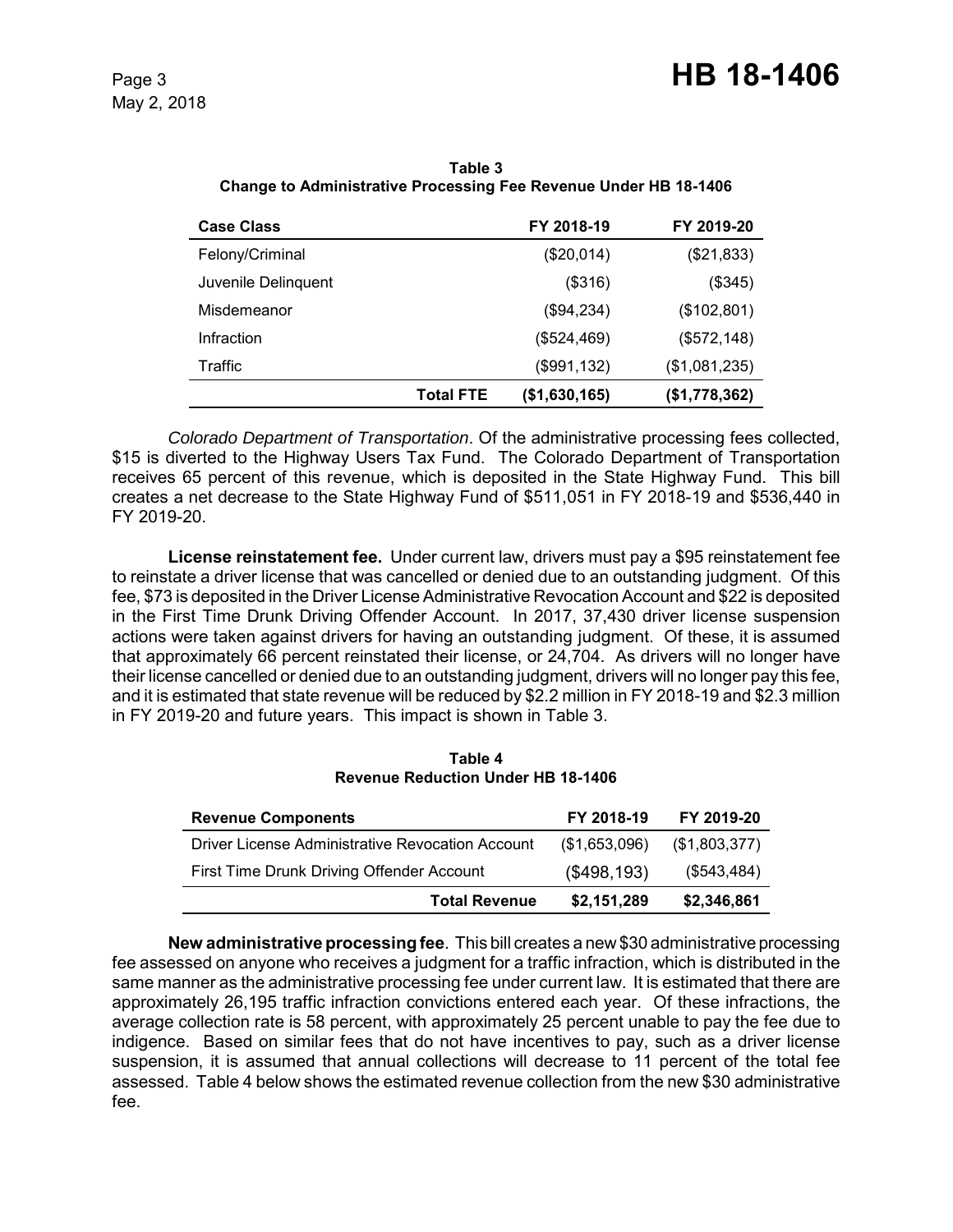| <b>Fiscal Year</b> | Fee                                     | Fee<br><b>Assessed</b> | Cases<br><b>Subject to</b><br><b>Penalty</b> | <b>Number</b><br><b>Paying</b><br>Fine* | <b>Estimated</b><br><b>Total Fine</b><br>Collected** |
|--------------------|-----------------------------------------|------------------------|----------------------------------------------|-----------------------------------------|------------------------------------------------------|
| FY 2018-19         | Administrative<br><b>Processing Fee</b> | \$30                   | 23,314                                       | 17,485                                  | \$57,701                                             |
|                    |                                         |                        |                                              | <b>FY 2018-19 Total</b>                 | \$57,701                                             |
| FY 2019-20         | Administrative<br>Processing Fee        | \$30                   | 26,195                                       | 19.646                                  | \$64,833                                             |
|                    | FY 2018-19 Fee<br>Revenue***            |                        |                                              |                                         | \$62,947                                             |
|                    |                                         |                        |                                              | <b>FY 2019-20 Total</b>                 | \$127,780                                            |

**Table 5 New Administrative Processing Fee Impact Under HB 18-1406**

*\** All figures in this column are the number of violations less 25 percent to account for indigence.

\*\* It is assumed that 11 percent of each year's fine revenue will be collected by June 30th of each fiscal year.

\*\*\* It is assumed that an additional 12 percent of FY 2018-19 fees will be collected in FY 2019-20 to account for fines from previous years being collected in future years.

**Outstanding judgment fee**. This bill creates a \$95 outstanding judgment fee that is assessed if an individual fails to pay the new administrative fee within 45 days. As discussed above, it is assumed at 11 percent of individuals will pay the new administrative fee. As such, 89 percent of individuals will be assessed the outstanding judgment fee, or 18,467 individuals in FY 2018-19. Based on similar fees that do not have incentives, such as a driver license suspension, it is assumed that annual collections will decrease to 11 percent of the total fee assessed. Totals for FY 2018-19 are prorated to account for the effective date of the bill.

#### **Table 6 Fine Impact Under HB 18-1406**

| <b>Fiscal Year</b> | Fee                      | Fee<br>Assessed | Cases<br><b>Subject to</b><br><b>Penalty</b> | <b>Estimated</b><br><b>Total Fine</b><br>Collected* |
|--------------------|--------------------------|-----------------|----------------------------------------------|-----------------------------------------------------|
| FY 2018-19         | Outstanding judgment fee | \$95            | 18.467                                       | \$192,977                                           |
|                    |                          |                 | <b>FY 2018-19 Total</b>                      | \$192,977                                           |
| FY 2019-20         | Outstanding judgment fee | \$95            | 23.314                                       | \$243,627                                           |
|                    | FY 2018-19 Fee Revenue** |                 |                                              | \$210,520                                           |
|                    |                          |                 | <b>FY 2019-20 Total</b>                      | \$454,147                                           |

\* It is assumed that 11 percent of each year's fine revenue will be collected by June 30th of each fiscal year.

\*\* It is assumed that an additional 12 percent of FY 2018-19 fees will be collected in FY 2019-20 to account for fines from previous years being collected in future years.

**Additional fee collection**. As driver license revocation creates an incentive to pay penalties for driver licence reinstatement, this bill will result in a reduction in collections from all other initial traffic infraction assessments, fees, and restitution collections. As discussed above, the fiscal note assumes that collection rates will decrease from about 58 percent to 11 percent without the penalty of a driver license revocation.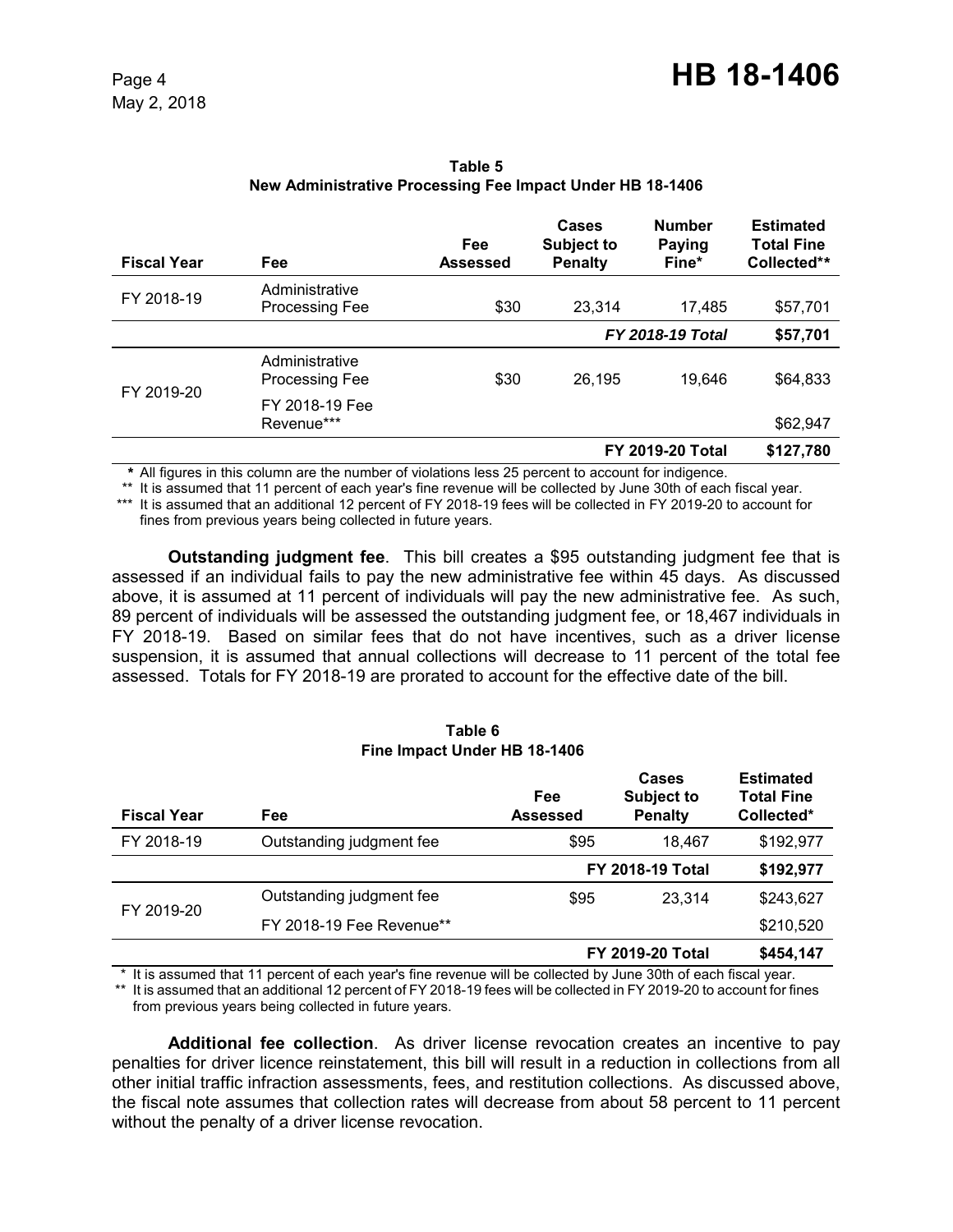# **TABOR Refund**

On net, this bill reduces state revenue from fees, which will reduce the amount of money required to be refunded under TABOR in FY 2018-19 and FY 2019-20. Since the bill reduces the TABOR refund obligation without a corresponding change in General Fund revenue, the amount of money available in the General Fund for the budget will increase by an identical amount.

### **State Expenditures**

This bill will increase state expenditures by \$832,583 in FY 2018-19, and \$825,292 in FY 2019-20 and ongoing.

| <b>Cost Components</b>               |       | FY 2018-19 | FY 2019-20 |
|--------------------------------------|-------|------------|------------|
| <b>Trial Courts Operating Budget</b> |       | \$786,223  | \$825,292  |
| <b>DRIVES</b>                        |       | \$46,350   | ۰          |
|                                      | Total | \$832,583  | \$825,292  |

#### **Table 7 Expenditures Under HB 18-1406**

**Judicial Department.** This bill will require at least \$786,223 in FY 2018-19 and at least \$825,292 in FY 2019-20 and future years of General Fund to offset lost administrative processing fee revenue from judgments on traffic infractions, which are used to support the trial court's operating budgets. Additionally, it will increase workload in the Judicial Department to modify its case management system to distinguish between an warrants for a failure to pay from other warrants. It is assumed that this work can be accomplished within existing appropriations.

**Department of Revenue.** In FY 2018-19 only, this bill will increase DRIVES Vehicle Services Account expenditures by \$46,350 in the DOR to modify DRIVES to allow driver license issuance with unpaid traffic violations. This estimate assumes that 206 hours of programming will be required at \$225 per hour. Additionally, as this bill will prevent the department from canceling or issuing a license due to an outstanding judgment, DOR will no longer need to process license reinstatements due to outstanding judgments, and workload will decrease. As reinstatements for an outstanding judgment are largely done electronically through the DRIVES system, it is assumed that any decrease in workload will be minimal.

### **Local Government**

**Highway Users Tax Fund.** This bill will decrease county and local government HUTF revenue by \$275,180 in FY 2018-19 and \$288,851 in FY 2019-20 and future years. HUTF revenue is distributed to counties (26 percent) and municipalities (9 percent) for transportation needs.

**Fine revenue.** This bill will result in a reduction in collections from initial traffic infraction assessments collected by municipal courts or the Denver County Court. As driver's license revocation creates an incentive to pay penalties for driver license reinstatement, fewer of these penalties may be collected by local governments. This impact has not been estimated for the fiscal note.